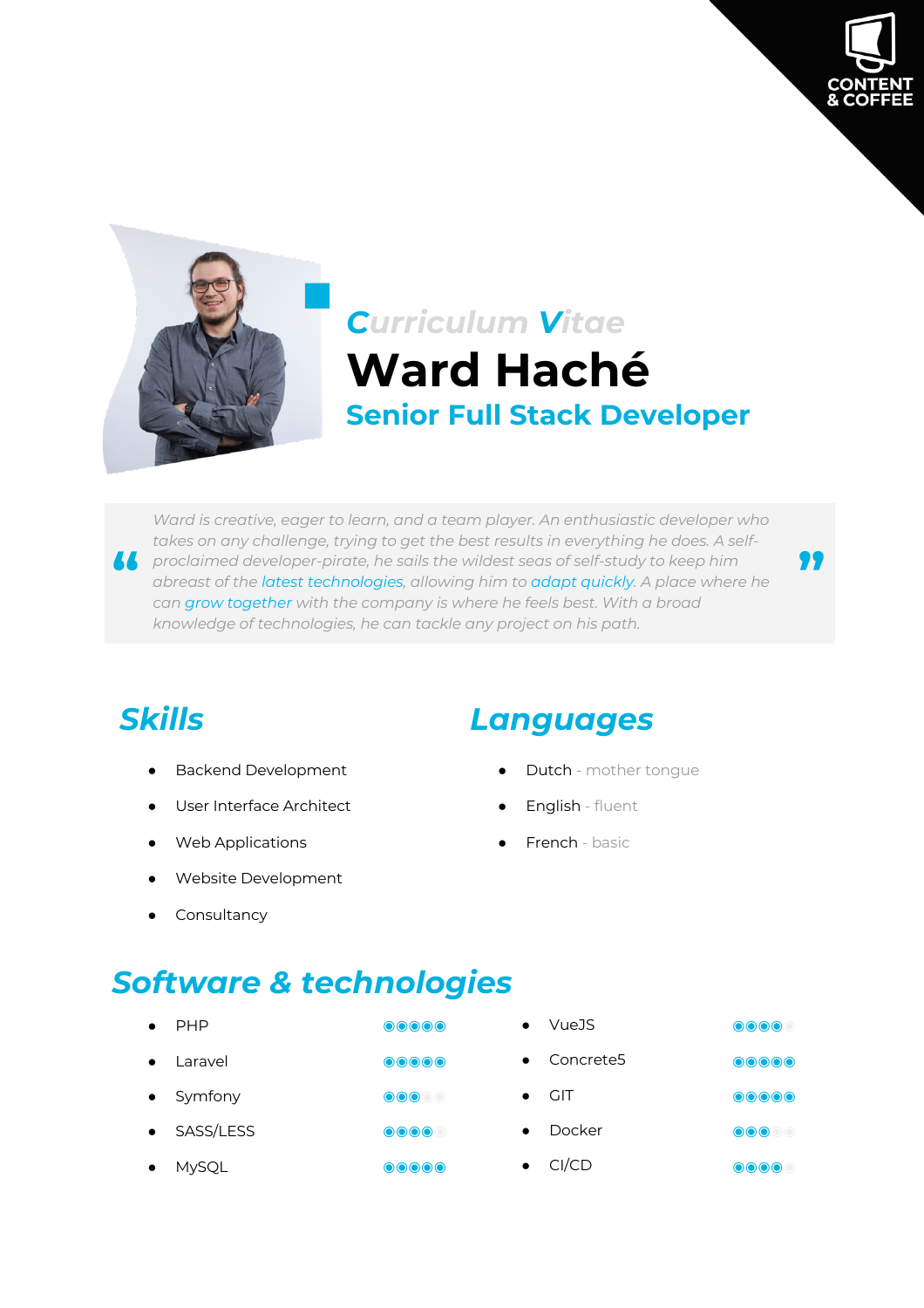

### *Degrees*

| Electronica - ICT      |  |  |  |
|------------------------|--|--|--|
| KAHO Sint-Lieven, Gent |  |  |  |
|                        |  |  |  |
|                        |  |  |  |

| 2010 - 2011 | IT management         |  |  |  |  |
|-------------|-----------------------|--|--|--|--|
|             | Visitatie, Mariakerke |  |  |  |  |

# *Experience*

| $2022 - $   | <b>Senior Full Stack Developer</b><br>Content and Coffee                                                                                                                                                                                                                           |
|-------------|------------------------------------------------------------------------------------------------------------------------------------------------------------------------------------------------------------------------------------------------------------------------------------|
| $2022 - $   | <b>Senior Full Stack Developer</b><br>Content and Coffee - consultant @ SurveyAnyPlace                                                                                                                                                                                             |
| 2017 - 2021 | <b>Senior PHP Developer</b><br>Uitgeverij VAN IN, Gent<br>Contribute to Bingel TMS (Planner, Care & Evaluation). A platform<br>for teachers to schedule their lessons and for students to monitor<br>and evaluate. This application is built in Laravel with a VueJS front<br>end. |
| 2015 - 2017 | <b>PHP Developer</b><br>ABC IT & Web Solutions, Kruishoutem<br>Developing tailor-made webshops and websites with an open-<br>source Content Management System (Concrete5) and Magento.                                                                                             |

# *Project Selection*

### **SurveyAnyPlace**

At SurveyAnyPlace, I work as a full-stack developer on both the Laravel API backend and the Angular Frontends. Working with large amounts of data, debugging code, and writing unit tests are part of the day-to-day operations in the scrum (agile) team that I am working in. I also made changes/improvements to the CI/CD workflow as well as released it into production.